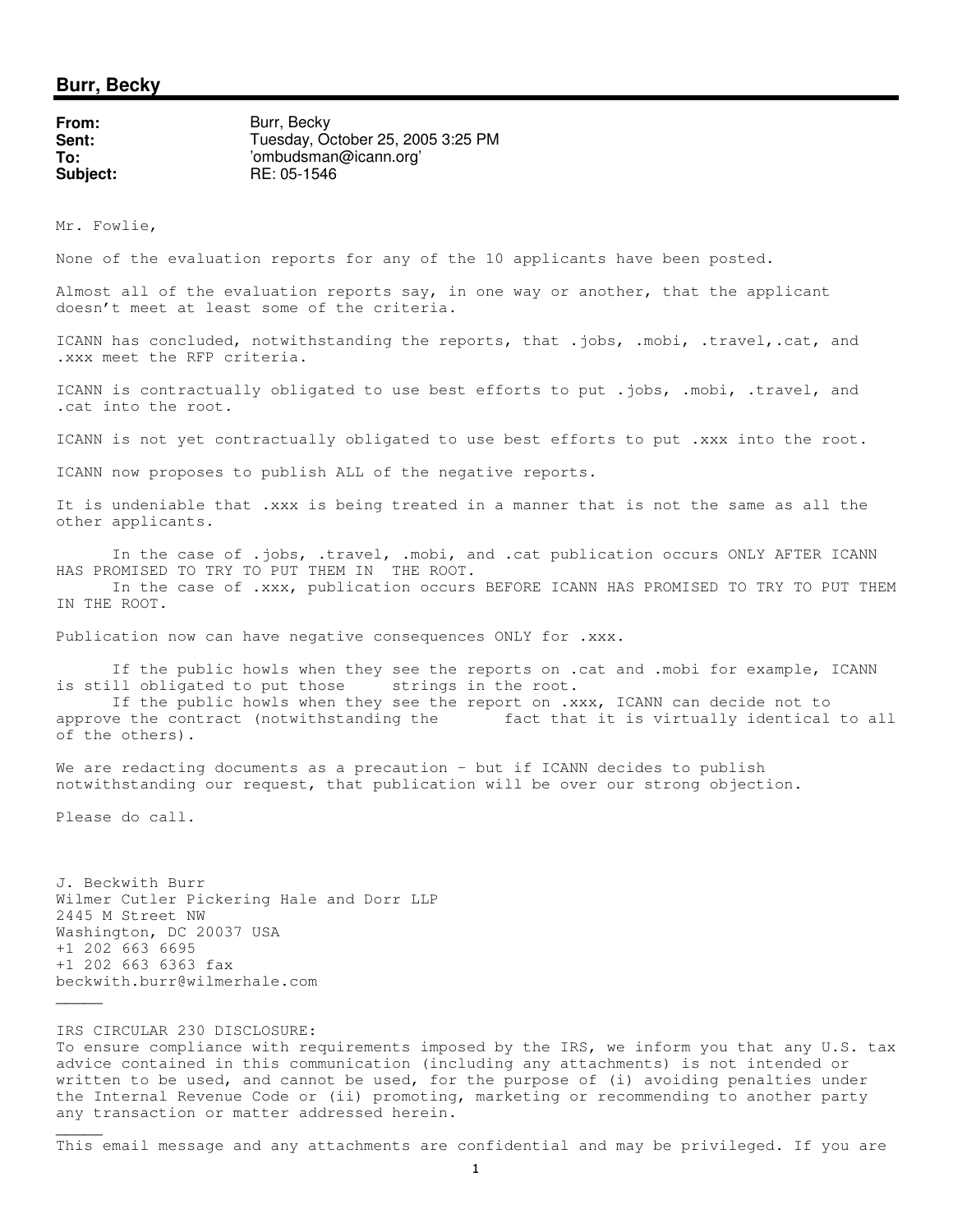not the intended recipient, please notify Wilmer Cutler Pickering Hale and Dorr LLP immediately -- by replying to this message or by sending an email to <mailto:postmaster@wilmerhale.com> -- and destroy all copies of this message and any attachments without reading or disclosing their contents. Thank you.  $\overline{\phantom{a}}$ For more information about Wilmer Cutler Pickering Hale and Dorr LLP, please visit us at www.wilmerhale.com. -----Original Message----- From: ICANN Ombudsman [mailto:ombudsman@icann.org] Sent: Tuesday, October 25, 2005 3:04 PM To: Burr, Becky Subject: RE: 05-1546 Thanks. You are right about the 2004 report, just serendipity on the report dates. I have since been informed that none of the evaluator's report have been posted on the present round of stlds. Purely looking at this in the perspective of ADR, I know that you have prepared a summary as an alternative to a redacted posting. May I suggest, in terms of "enlarging the pie" as it comes to options, that you consider preparing a redacted version of the full report with the best advantage to ICM in mind, and then providing me with a copy for discussion purposes only I may try to reach you by phone once I have done a bit more fact finding. Thanks Frank Fowlie, MACAM Ombudsman The Internet Corporation for Assigned Names and Numbers (ICANN) 4676 Admiralty Way, Suite 330 Marina del Rey California, USA, 90292 tel: +310-823-9358 fax: +310-823-8649 www.icann.org/ombudsman/ The Values of this Office are: -Respect for Diversity; -Excellence in Ombudsmanship; -Professionalism; -Confidentiality; -Impartiality; -and Independence. -----Original Message----- From: Burr, Becky [mailto:Beckwith.Burr@wilmerhale.com] Sent: Tuesday, October 25, 2005 2:31 PM To: ombudsman@icann.org Subject: Re: 05-1546 The report you mentioned is a report on the sTLDs created in 2000. ICANN has not posted the reports about ANY applicant in this round. That is what they propose to do now - for xxx and all the others at the same time. I am available to discuss at you convenience. My diect dial is 202 663 6695. Thanks. J. Beckwith Burr Wilmer Cutler Pickering Hale and Dorr LLP 2445 M Street NW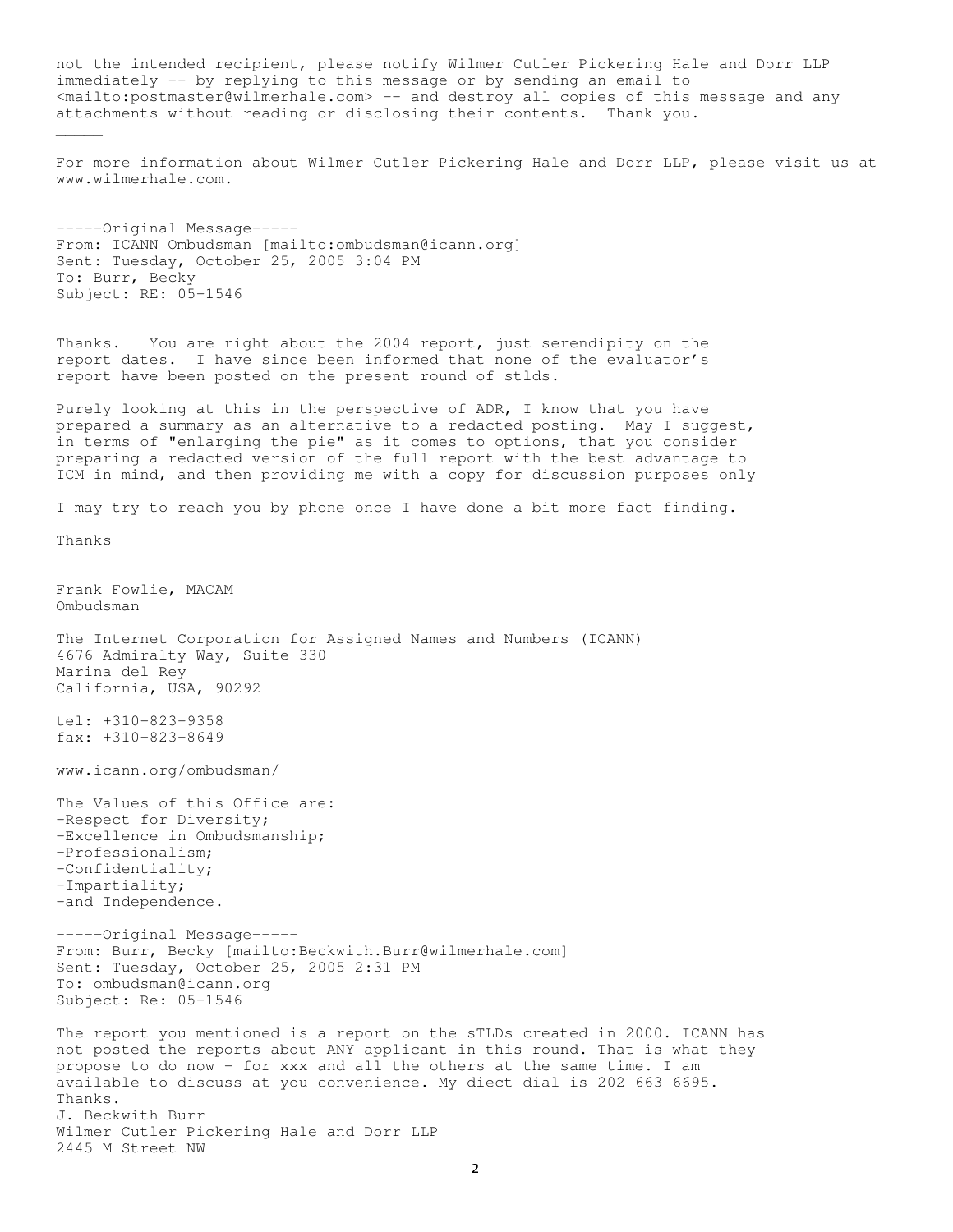Washington, DC 20037 USA +1 202 663 6695 +1 202 663 6363 fax beckwith.burr@wilmerhale.com

 $---$ 

This email message and any attachments are confidential and may be privileged. If you are not the intended recipient, please notify Wilmer Cutler Pickering Hale and Dorr LLP immediately -- by replying to this message or by sending an email to postmaster@wilmerhale.com -- and destroy all copies of this message and any attachments. Thank you. ----------------------------------------------------------------------------

----------------------------------------------------------------------------

----

For more information about Wilmer Cutler Pickering Hale and Dorr LLP, please visit us at http://www.wilmerhale.com.

-----Original Message----- From: ICANN Ombudsman <ombudsman@icann.org> To: Burr, Becky <Beckwith.Burr@wilmerhale.com> Sent: Tue Oct 25 13:07:28 2005 Subject: RE: 05-1546

Thanks. I understand that the report that you sent, and the report I cited are not the same reports. My question was whether or not this as the report that the other stld applicant's were out reported to the community, as the dates are the same (31 Aug 2004). I see that ICM is not reported on in this omnibus report. The question in my mind concerns the when, where, and how other applicants had this same information posted to the outer community.

So, if ICANN posted the negative comments about the other applicants, I need to determine when in sequence, and when in relative time. If your report was provided at August 31, 2004, why has there been such a time lag? What negotiations have gone on in those 14 months to postpone that posting, and what commitments or promises have been made about the relative time for posting those by ICANN.

I can try to make some time available to discuss by phone later in the day if you wish. I would suggest after about  $6...$ 

Best regards,

Frank Fowlie

Frank Fowlie, MACAM Ombudsman

The Internet Corporation for Assigned Names and Numbers (ICANN) 4676 Admiralty Way, Suite 330 Marina del Rey California, USA, 90292

tel: +310-823-9358 fax: +310-823-8649

www.icann.org/ombudsman/

The Values of this Office are: -Respect for Diversity; -Excellence in Ombudsmanship; -Professionalism; -Confidentiality; -Impartiality;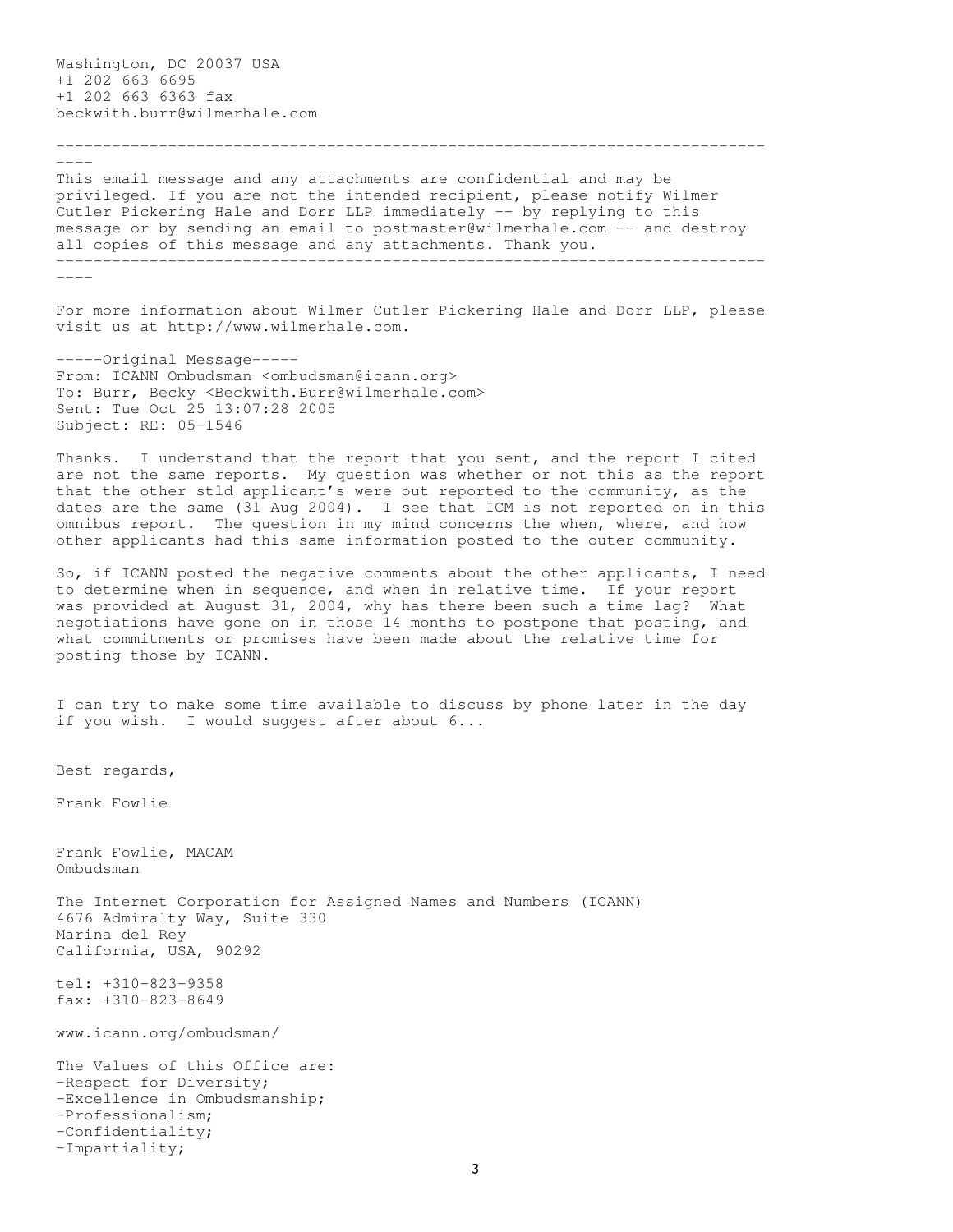-----Original Message----- From: Burr, Becky [mailto:Beckwith.Burr@wilmerhale.com] Sent: Tuesday, October 25, 2005 11:03 AM To: ombudsman@icann.org Subject: RE: 05-1546 Importance: High

no - that is NOT the report. It is NOT posted on the ICANN website. I attached the portion applicable to .xxx to my last email.

I would like to request an opportunity to discuss this with you. The inequity, simply put, is that ICANN did NOT POST the relevant, equally if not more negative comments of the sponsorship evaluation team before finally approving the other sTLDs. In our case, however, it proposes to post those damaging comments BEFORE providing final approval. By any measure, this increases the risk in our view that ICM will NEVER GET final approval.

I know this is confusing via blackberry.

Becky

 $\overline{\phantom{a}}$ 

 $\overline{\phantom{a}}$ 

 $\overline{\phantom{a}}$ 

J. Beckwith Burr Wilmer Cutler Pickering Hale and Dorr LLP 2445 M Street NW Washington, DC 20037 USA +1 202 663 6695 +1 202 663 6363 fax beckwith.burr@wilmerhale.com

-and Independence. IRS CIRCULAR 230 DISCLOSURE: To ensure compliance with requirements imposed by the IRS, we inform you that any U.S. tax advice contained in this communication (including any attachments) is not intended or written to be used, and cannot be used, for the purpose of (i) avoiding penalties under the Internal Revenue Code or (ii) promoting, marketing or recommending to another party any transaction or matter addressed herein.

This email message and any attachments are confidential and may be privileged. If you are not the intended recipient, please notify Wilmer Cutler Pickering Hale and Dorr LLP immediately -- by replying to this message or by sending an email to <mailto:postmaster@wilmerhale.com> -- and destroy all copies of this message and any attachments without reading or disclosing their contents. Thank you.

For more information about Wilmer Cutler Pickering Hale and Dorr LLP, please visit us at www.wilmerhale.com.

-----Original Message----- From: ICANN Ombudsman [mailto:ombudsman@icann.org] Sent: Tuesday, October 25, 2005 10:44 AM To: Burr, Becky Subject: RE: 05-1546

Dear Becky,

A couple of quick things as I jump in and out of a conference to deal with this.

First, can you please confirm that the SOI evaluations that you are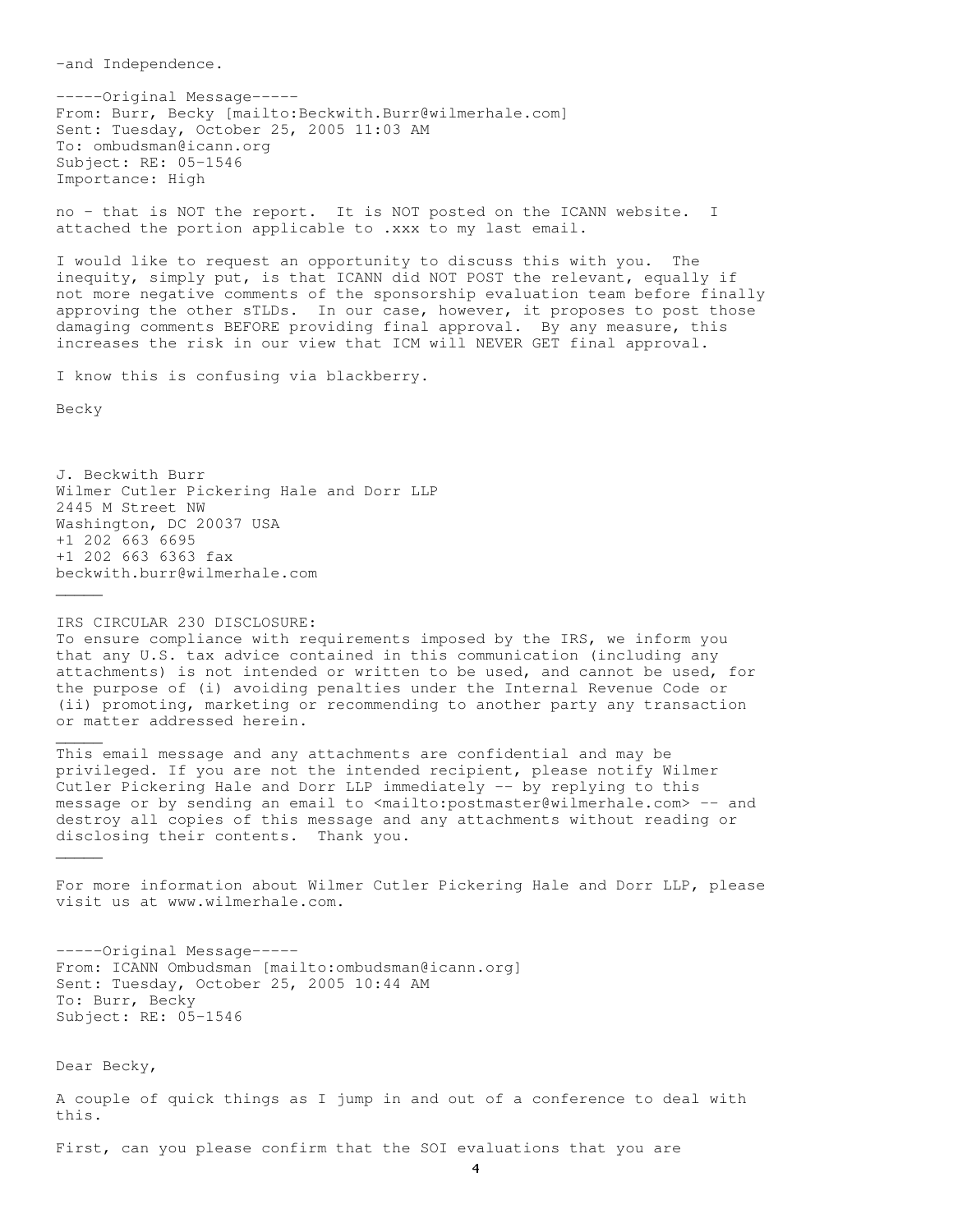referring to is this document:

http://www.icann.org/tlds/new-gtld-eval-31aug04.pdf

If not could you advise on where they are posted on the ICANN page? Thanks

Second, I am not going to be in New York or DC, I am actually in Boston (read rainy Boston) until late afternoon on Thursday.

It would also be helpful for me to have copies of any correspondence back and forth between you and ICANN dealing with the redaction issues.

I will be in and out of the conference all day, but if you reply to fowlie@icann.org, I will be able to pick up our message on my blackberry right away.

While I understand the outcomes that you may feel aggrieved or nervous about, could you please help me in defining the inequity, or unfairness, that you want me to focus on. How is ICANN treating ICM in an manner different and apart than the other stld applicants? Is the timing or sequence different, were you unaware of the requirement to post the evaluations, is the suggested redaction not sufficient to protect confidential information, have you been given inadequate time to complete the redaction, etc?

Best regards,

Frank Fowlie

Frank Fowlie, MACAM Ombudsman

The Internet Corporation for Assigned Names and Numbers (ICANN) 4676 Admiralty Way, Suite 330 Marina del Rey California, USA, 90292

tel: +310-823-9358 fax: +310-823-8649

www.icann.org/ombudsman/

The Values of this Office are: -Respect for Diversity; -Excellence in Ombudsmanship; -Professionalism; -Confidentiality; -Impartiality; -and Independence.

-----Original Message----- From: Burr, Becky [mailto:Beckwith.Burr@wilmerhale.com] Sent: Tuesday, October 25, 2005 9:33 AM To: ombudsman@icann.org Cc: stuart@lawley.com; stuartduncan13@mac.com Subject: RE: 05-1546 Importance: High

Mr. Fowlie:

I have copied Stuart Lawley, President and CEO of ICM Registry LLC, as well as Stuart Duncan, COO, on this. One of them will confirm that this complaint is authorized.

Here are the relevant facts: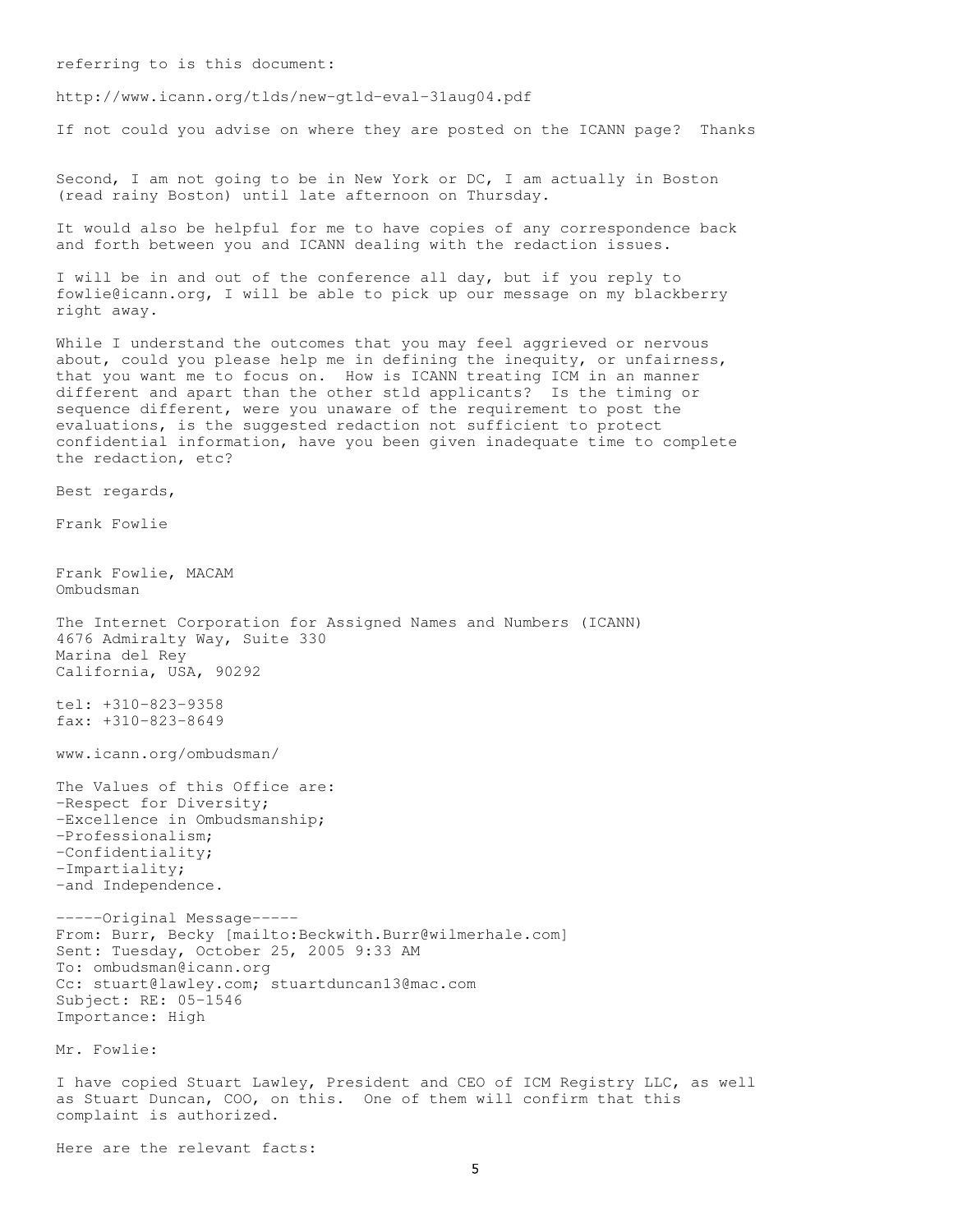All applicants received the Evaluation Team reports in July/August of 2004. We understand that the vast majority received negative evaluations from the sponsorship and other issues team (S&OI ET). I personally know that to be the case as an absolute matter with respect to at least one of the other applicants.

All applicants responded to the ET reports sometime in the next few months. ICM's response was complete and in place in early October, which was earlier than at least one - but likely many - of the other applicants. Over the next many months, the ICANN Board determined that .jobs, .travel, .mobi, .cat, .xxx, and one of the .tels met the application criteria, notwithstanding the S&OI ET reports.

The ICANN Board has since given final approval to the contracts for .jobs, .travel, .mobi, and .cat. Thus, these applicants have a contract obligating ICANN to use best efforts to put them in the root. The contract for .xxx was agreed by staff in July. We were scheduled for final consideration on August 16, but were the subject of a last minute intervention by the USG. When the Board took up the contract in September, it asked for certain changes, to which ICM readily agreed. Nonetheless, the Board has not yet blessed the agreed upon contract. Thus ICM - unlike .jobs, .travel, .mobi, and .cat - does NOT have ICANN's contractual commitment to put .xxx in the authoritative Internet root.

ICANN now proposes to publish the ET reports on all applicants - including .xxx. ICANN will, in our opinion, be criticized for approving the applications over the objections of the S&OI ET. The reports are quite negative. Nonetheless, because the contracts have received the Board's final approval, the criticism can not change the fact that .jobs, .mobi, .cat, and .travel have commitments from ICANN.

ICANN proposes to post the negative S&OI ET report on .xxx BEFORE the Board approves the contract and commits itself. If ICANN is subject to significant criticism it can - WITH RESPECT TO .XXX ONLY - simply elect not to approve the contract. There can be little argument that ICM stands to loose much more than .jobs, .travel, .mobi, and .cat by publication.

I have attached both the ET report on .xxx and ICM Registry's response, which was the basis for the Board's determination that ICM met the sponsorship criteria. I think you will conclude, as the ICANN staff and Board did, that the S&OI ET report is very wide of the mark. Nonetheless, I think you will also agree that the report - though rejected by ICANN - will provide opponents with plenty of ammunition to shoot at the application. It will also likely be used by the USG to justify its eleventh hour intervention in the ICANN process - motivated purely by domestic policy and politics - which has caused months of delay and several hundred thousand dollars in additional cost. Finally, it may be taken advantage of the GAC, notwithstanding the fact that it had every opportunity to weigh in on this matter and simply elected not to do so.

If you are in the DC or New York area, please let me know. I would be most happy to answer your questions and provide the appropriate documentation in person.

Becky Burr

J. Beckwith Burr Wilmer Cutler Pickering Hale and Dorr LLP 2445 M Street NW Washington, DC 20037 USA +1 202 663 6695 +1 202 663 6363 fax beckwith.burr@wilmerhale.com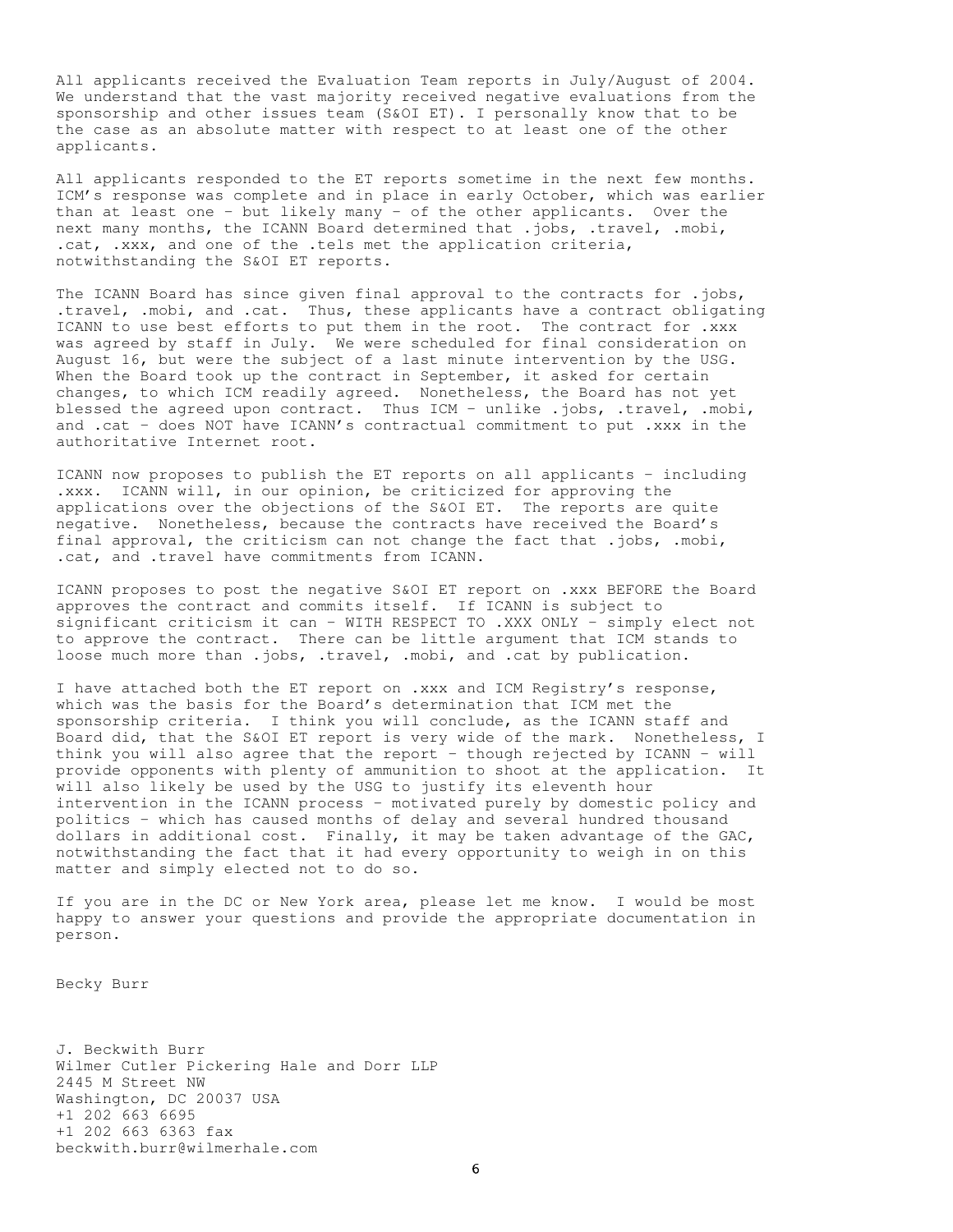IRS CIRCULAR 230 DISCLOSURE: To ensure compliance with requirements imposed by the IRS, we inform you that any U.S. tax advice contained in this communication (including any attachments) is not intended or written to be used, and cannot be used, for the purpose of (i) avoiding penalties under the Internal Revenue Code or (ii) promoting, marketing or recommending to another party any transaction or matter addressed herein.

This email message and any attachments are confidential and may be privileged. If you are not the intended recipient, please notify Wilmer Cutler Pickering Hale and Dorr LLP immediately -- by replying to this message or by sending an email to <mailto:postmaster@wilmerhale.com> -- and destroy all copies of this message and any attachments without reading or disclosing their contents. Thank you.

For more information about Wilmer Cutler Pickering Hale and Dorr LLP, please visit us at www.wilmerhale.com.

-----Original Message----- From: ICANN Ombudsman [mailto:ombudsman@icann.org] Sent: Monday, October 24, 2005 10:20 PM To: Burr, Becky Subject: 05-1546 Importance: High

Dear Becky Burr,

 $\overline{\phantom{a}}$ 

 $\overline{\phantom{a}}$ 

 $\overline{\phantom{a}}$ 

Thank you for your complaint submission. I will review the matter concerning the posting of the evaluations.

It would be my suggestion, as you are the agent, and not the principal in this matter, that I receive a confirming email from Mr. Lawley that he wishes to proceed with this as an Ombudsman complaint. This Office does not usually take jurisdiction over complaints given on behalf of another person, as is explained in the Ombudsman Framework ( P.2 Jurisdiction of the Ombuds. http://www.icann.org/ombudsman/documents/ombuds-frmwrk-eng-20jun05.pdf). However, due to the time sensitive nature of this matter, I will begin my enquiry on the understanding that such a missive will be forthcoming.

It would also be beneficial for me to have your explanation of how you feel that ICM is being treated in a manner different than other applicants. i.e. Is this information being posted at a time or in a sequence which is not consistent with the RFP process, or have you not been given sufficient time to prepare the redactions as requested by the General Counsel's Office.

As I am presently in travel status on the East Coast, I would encourage you to provide me with copies of documents which you feel it would be helpful for me to review.

I look forward to hearing from you. Thank you for contacting me with the complaint form.

Best regards,

Frank Fowlie

Frank Fowlie, MACAM Ombudsman

The Internet Corporation for Assigned Names and Numbers (ICANN) 4676 Admiralty Way, Suite 330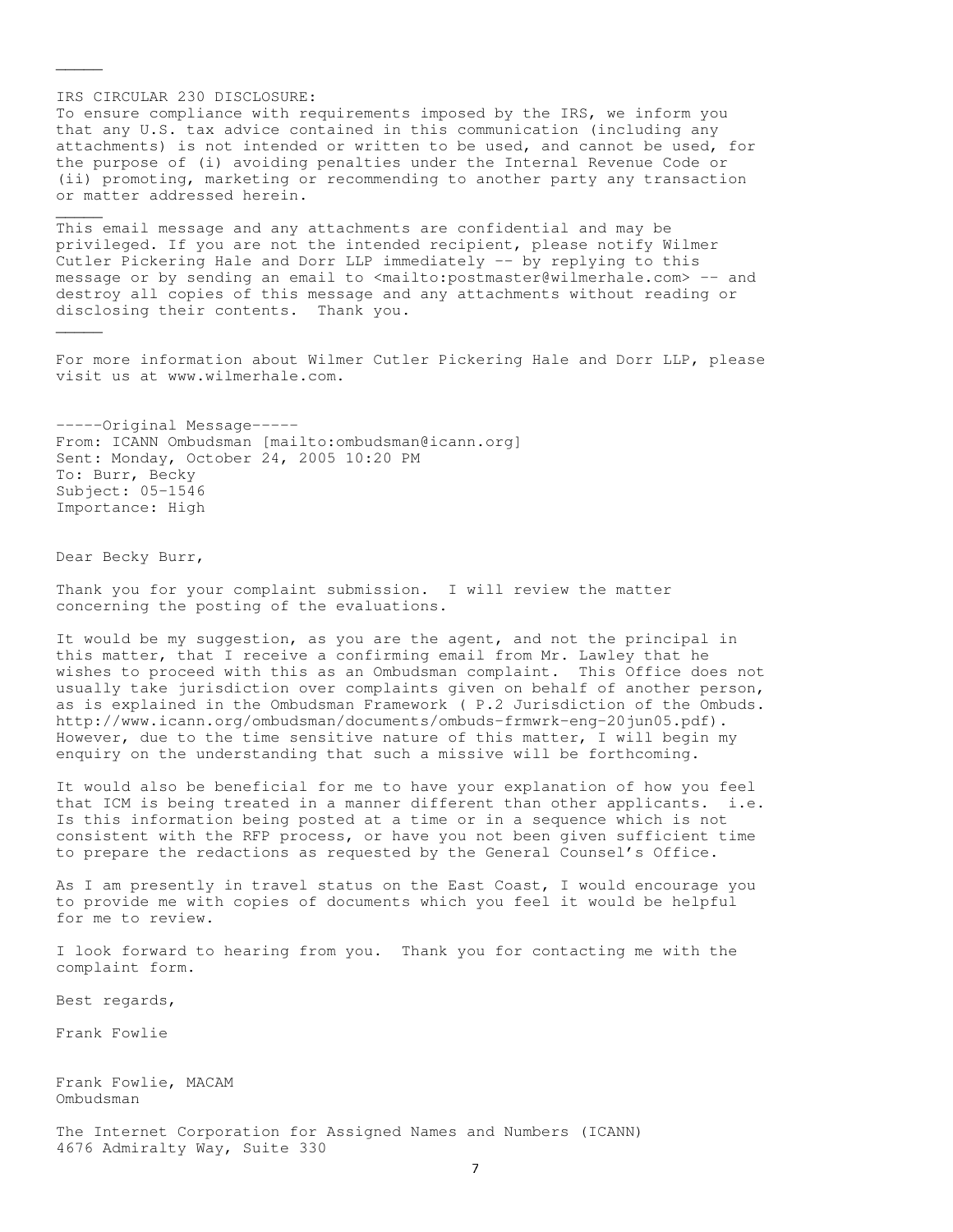Marina del Rey California, USA, 90292 tel: +310-823-9358 fax: +310-823-8649 www.icann.org/ombudsman/ The Values of this Office are: -Respect for Diversity; -Excellence in Ombudsmanship; -Professionalism; -Confidentiality; -Impartiality; -and Independence. -----Original Message----- From: beckwith.burr@wilmerhale.com [mailto:beckwith.burr@wilmerhale.com] Sent: Monday, October 24, 2005 9:59 PM To: ombudsman@icann.org Subject: COMPLAINT FORM SUBMISSION ALTERNATE LANGUAGE: English ############################################ ############################################ SUBMITTED BY Name: Becky Burr Email: beckwith.burr@wilmerhale.com Phone: 202 663 6695 Address: Wilmer Cutler Pickering et al 2445 M Street NW Washington, DC Zip: 20037 Country: United States ############################################ ############################################ COMPLAINT INFORMATION Date: 10-24-2005 Registry: ICM Registry LLC Registrar: Domain: Complaint: